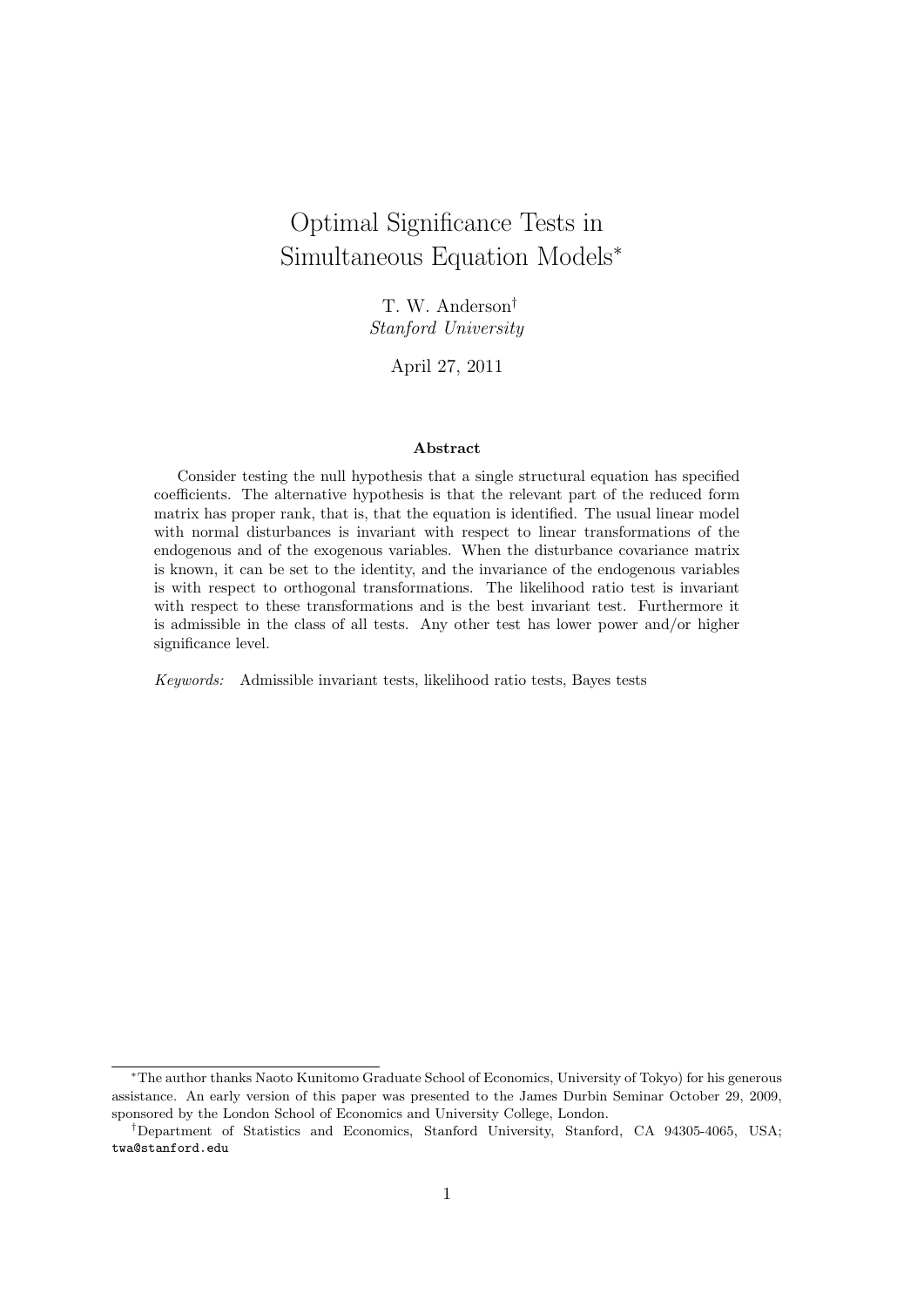# 1 Introduction

There is a considerable literature on statistical inference concerning a single structural equation in a simultaneous equation model. A predominance of the literature concerns estimation of the coefficients of the single equation. Anderson and Rubin (1949) developed the Limited Information Maximum Likelihood (LIML) estimator on the basis of normality of the disturbances. When the disturbance covariance matrix was known, the corresponding estimator was known as LIMLK. They also suggested a test of the null hypothesis, say,  $H_0$ , the vector of coefficients of the endogenous variables, say,  $\beta$ , is a specified vector, say,  $\beta_0$ ; the alternative hypothesis, say  $H_2$ ,  $\beta$  was unrestricted. When the single equation was overidentified (a term defined later), the test was inefficient in the sense that the power against the alternative was not optimum. Moreira (2003) derived an alternative test which he called the conditional likelihood ratio test. Anderson and Kunitomo (2007) derived an equivalent test by testing  $H_0$  against  $H_1$ : the equation is identified. This likelihood ratio criterion is the ratio of the likelihood ratio criterion for testing  $H_0$  vs  $H_2$  to the likelihood ratio criterion for testing  $H_1$  vs  $H_2$ . (These two likelihood ratio criteria were given in Anderson and Rubin, 1949.)

The current paper treats the testing problem when the disturbances matrix is known and is assumed to be proportional to I. Further, the number of endogenous variables in the single equation is restricted to two. In this case it is convenient to use polar coordinates for the vector  $\beta$ .

The likelihood ratio criterion for testing  $H_0$  against  $H_1$  is developed in polar coordinates. The criterion has an intuitively appealing interpretation and some invariance properties; that is, the criterion is invariant to rotations of the coordinate system.

We show that the likelihood ratio test is the best *invariant* test by showing that it is a Bayes solution. It follows that it is admissible among the class of all tests. This means that there is no test with better significance level and better power. (The precise definition of admissibility will be given later.) The result is one of few properties of tests in the field that is not approximate or asymptotic. Chamberlain (2007) has also considered these problems in polar coordinates.

Anderson (1976) pointed out that a structural equation in a simultaneous equation model is the same as a *linear functional relationship* in the statistical literature. Creasy (1956) derived the likelihood ratio test of the slope parameter in this model.

Anderson, Stein and Zaman (1985) showed that the LIMLK estimator is admissible for a loss function to be defined later. They first showed that the LIMLK estimator was the best invariant estimator and then deduced that it was admissible in the class of all estimators.

Inference for the LIML estimator and the likelihood ratio test when the disturbance covariance matrix is estimated will be treated in a subsequent paper.

# 2 A simultaneous equation model

The observed data consists of a  $T \times G$  matrix of endogenous or dependent variables Y and a  $T \times K$  matrix of exogenous or independent variables  $\mathbb{Z}$  ( $G \lt K$ ). A linear model (the reduced form) is

$$
Y = Z\Pi + V,
$$

where  $\Pi$  is a  $K \times G$  matrix of parameters and V is a  $T \times G$  matrix of unobservable disturbances. The rows of  $V$  are assumed independent; each row has a normal distribution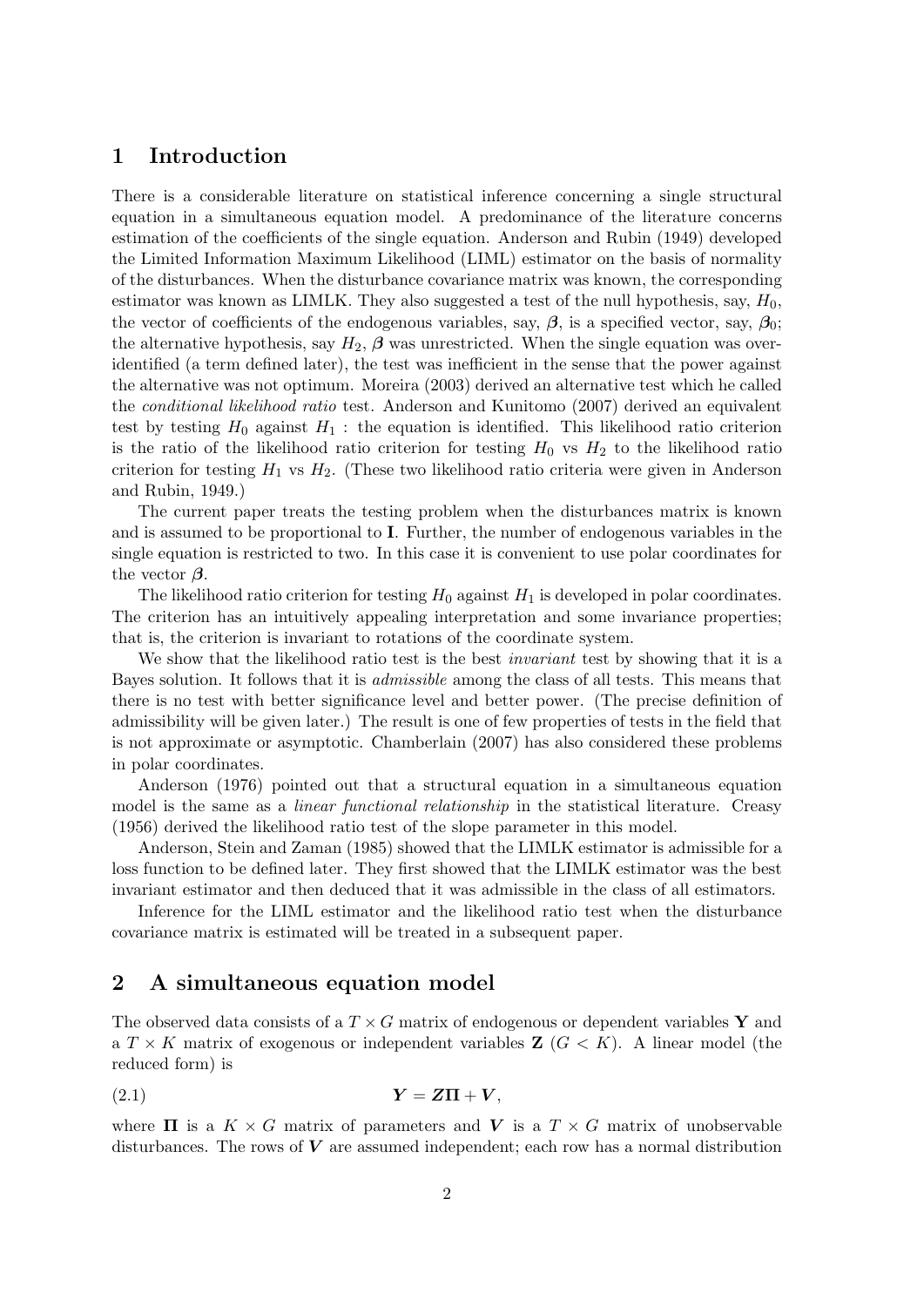#### $N(\mathbf{0}, \mathbf{\Omega}).$

The coefficient matrix  $\Pi$  can be estimated by the sample regression

(2.2) P = (Z <sup>0</sup>Z) <sup>−</sup>1Z <sup>0</sup>Y .

The covariance matrix  $\Omega$  can be estimated by  $(1/T)H$ , where

(2.3) 
$$
H = (Y - ZP)'(Y - ZP) = Y'Y - P'AP
$$

and  $A = Z'Z$ . The matrices P and H consititute sufficient statistics for the model.

A structural or behavioral equation may involve a  $T \times G_1$  subset of the endogenous variables  $Y_1$ , a  $T \times K_1$  subset of the exogenous variables  $Z_1$ , and a  $T \times G_1$  subset of disturbances  $V_1$ . The structural equation of interest is

$$
Y_1\beta_1 = Z_1\gamma_1 + u,
$$

where  $u = V_1 \beta_1$  and  $V = (V_1, V_2)$ . A component of u has the normal distribution  $N(0, \sigma^2)$ , where  $\sigma^2 = \beta_1^{\prime} \Omega_{11} \beta_1$  and  $\Omega_{11}$  is the  $G_1 \times G_1$  upper-left submatrix of

(2.5) 
$$
\Omega = \begin{bmatrix} \Omega_{11} & \Omega_{12} \\ \Omega_{21} & \Omega_{22} \end{bmatrix}
$$

When Y, Z, V, and  $\Pi$  are partitioned similarly, the reduced form (2.1) can be written

(2.6) 
$$
(\mathbf{Y}_1, \mathbf{Y}_2) = (\mathbf{Z}_1, \mathbf{Z}_2) \begin{bmatrix} \mathbf{\Pi}_{11} & \mathbf{\Pi}_{12} \\ \mathbf{\Pi}_{21} & \mathbf{\Pi}_{22} \end{bmatrix} + (\mathbf{V}_1, \mathbf{V}_2),
$$

where  $(Y_1, Y_2)$  is a  $T \times (G_1 + G_2)$  matrix. The relation between the reduced form and the structural equation is

(2.7) 
$$
\begin{bmatrix} \gamma_1 \\ \mathbf{0} \end{bmatrix} = \begin{bmatrix} \mathbf{\Pi}_{11} & \mathbf{\Pi}_{12} \\ \mathbf{\Pi}_{21} & \mathbf{\Pi}_{22} \end{bmatrix} \begin{bmatrix} \beta_1 \\ \mathbf{0} \end{bmatrix} = \begin{bmatrix} \mathbf{\Pi}_{11} \beta_1 \\ \mathbf{\Pi}_{21} \beta_1 \end{bmatrix}.
$$

The second submatrix of (2.7),

$$
\Pi_{21}\beta_1 = \mathbf{0},
$$

defines  $\beta_1$  except for a multiplicative constant if and only if the rank of  $\Pi_{21}$  is  $G_1 - 1$  $(G_1 < K_1)$ . In that case the structural equation is said to be *identified*.

In this paper we derive the likelihood ratio test of the null hypothesis

$$
H_0: \bm{\beta}_1 = \bm{\beta}_0
$$

against the alternative

$$
H_1: \mathcal{B}_1
$$
 is identified.

The goal of this paper is to show that this test is admissible. Roughly speaking, it means that there is no other test that can have better power everywhere. In developing this thesis it will be convenient to carry out the detail when  $\gamma_1$  is vacuous, that is  $K_1 = 0$ . Furthermore, we set  $G_2 = 0$  so that  $G = G_1$ . Then the structural equation is

(2.9) 
$$
Y\beta = (Z\Pi + V)\beta = u.
$$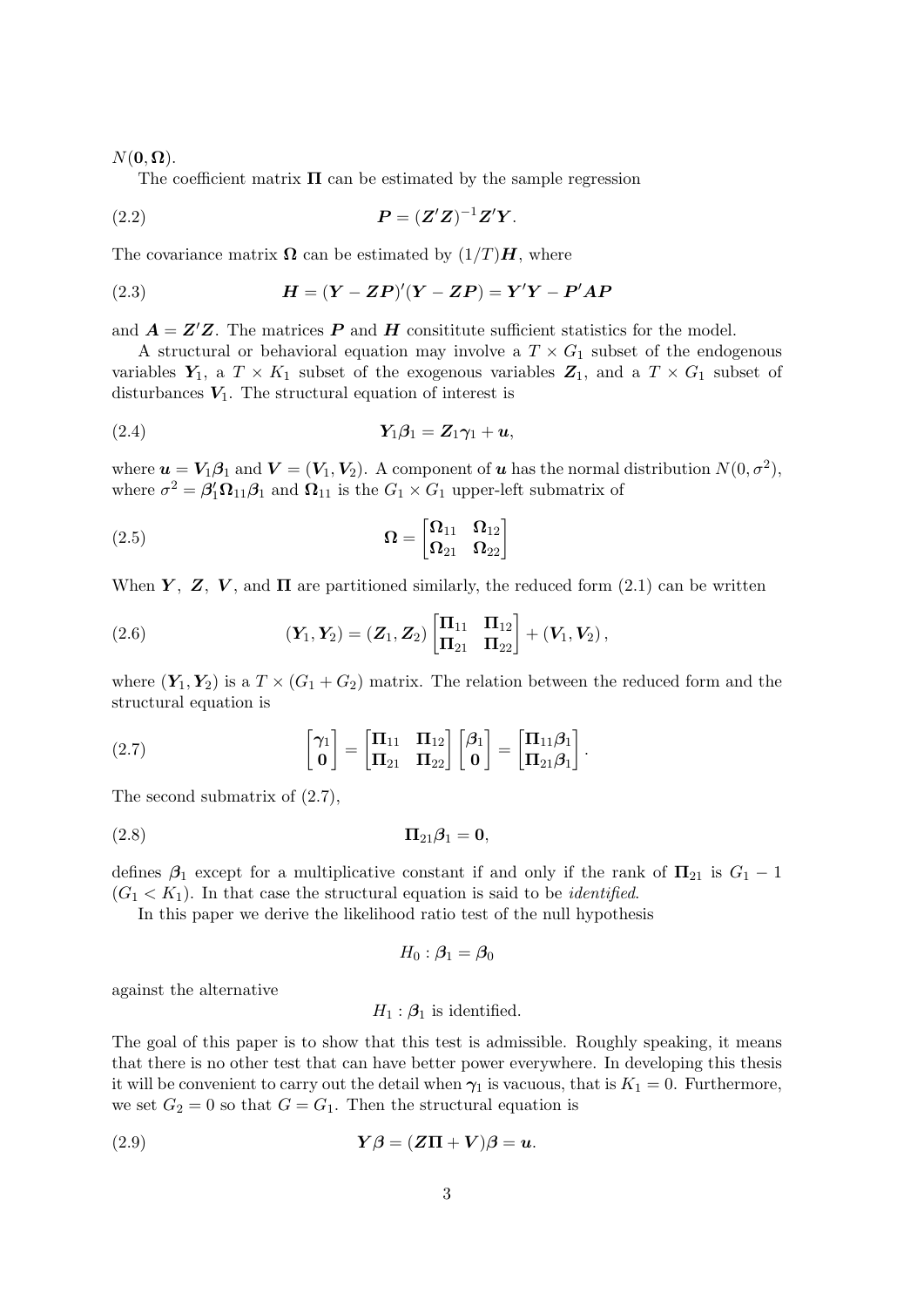# 3 Invariance and normalization

The model (2.1),  $\Omega$ , (2.9), and  $H_0$ :  $\beta = \beta_0$  is invariant with respect to linear transformations of the exogenous variables

(3.1) 
$$
Z^{+} = ZC, \qquad \Pi^{+} = C^{-1}\Pi
$$

for  $C$  being nonsingular. Then

(3.2) 
$$
Z^{+}\Pi^{+} = Z\Pi, \quad A^{+} = C'AC, \quad P^{+} = C^{-1}P,
$$

and

(3.3) 
$$
G^{+} = P^{+'}A^{+}P^{+} = P'AP = G,
$$

$$
H^{+} = Y'Y - P^{+'}A^{+}P^{+} = H.
$$

If the rank of  $\Pi$  is  $G - 1 \leq K$ , the equation  $\Pi \beta = 0$  determines  $\beta$  except for a multiplicative constant. The "natural normalization" is

$$
\beta' \Omega \beta = 1,
$$

which determines the constant except for sign. The model  $(2.1)$ ,  $(2.9)$ , and  $(3.4)$  is invariant with respect to transformations

(3.5) 
$$
Y^* = Y\Phi, \quad \Pi^* = \Pi\Phi, \quad \beta^* = \Phi^{-1}\beta, \quad V^* = V\Phi,
$$

and

(3.6) 
$$
\Omega^* = \Phi' \Omega \Phi, \qquad \beta_0^* = \Phi^{-1} \beta_0,
$$

where  $\Phi$  is nonsingular. Then

(3.7) 
$$
P^* = P\Phi, \quad G^* = P^{*'}AP^* = \Phi'P'AP\Phi = \Phi'G\Phi,
$$

and

(3.8) 
$$
H^* = \Phi' H \Phi, \quad \Pi^* \beta^* = \Pi \beta = 0, \quad \beta^{*'} \Omega^* \beta^* = 1.
$$

We consider the model (2.1) and (2.9) when  $\Omega$  (the covariance matrix of a row of V) is known. In this case we can make a transformation (3.5) and (3.6) so  $\Omega = I$ . Then the first equation in (3.6) is

$$
(3.9) \t\t I = O'O,
$$

that is, the invariance with respect to transformations is with respect to orthogonal transformations. We shall use  $\boldsymbol{O}$  to indicate an orthogonal matrix. We can write (3.5) and (3.6) as

(3.10) 
$$
\mathbf{Y}^* = \mathbf{Y}\mathbf{O}, \quad \mathbf{\Pi}^* = \mathbf{\Pi}\mathbf{O}, \quad \boldsymbol{\beta}^* = \mathbf{O}'\boldsymbol{\beta}, \n\boldsymbol{\beta}_0^* = \mathbf{O}'\boldsymbol{\beta}_0, \qquad \boldsymbol{\beta}^{*'}\boldsymbol{\beta}^* = \boldsymbol{\beta}'\boldsymbol{\beta} = 1.
$$

The null hypothesis is  $\beta = \beta_0$ .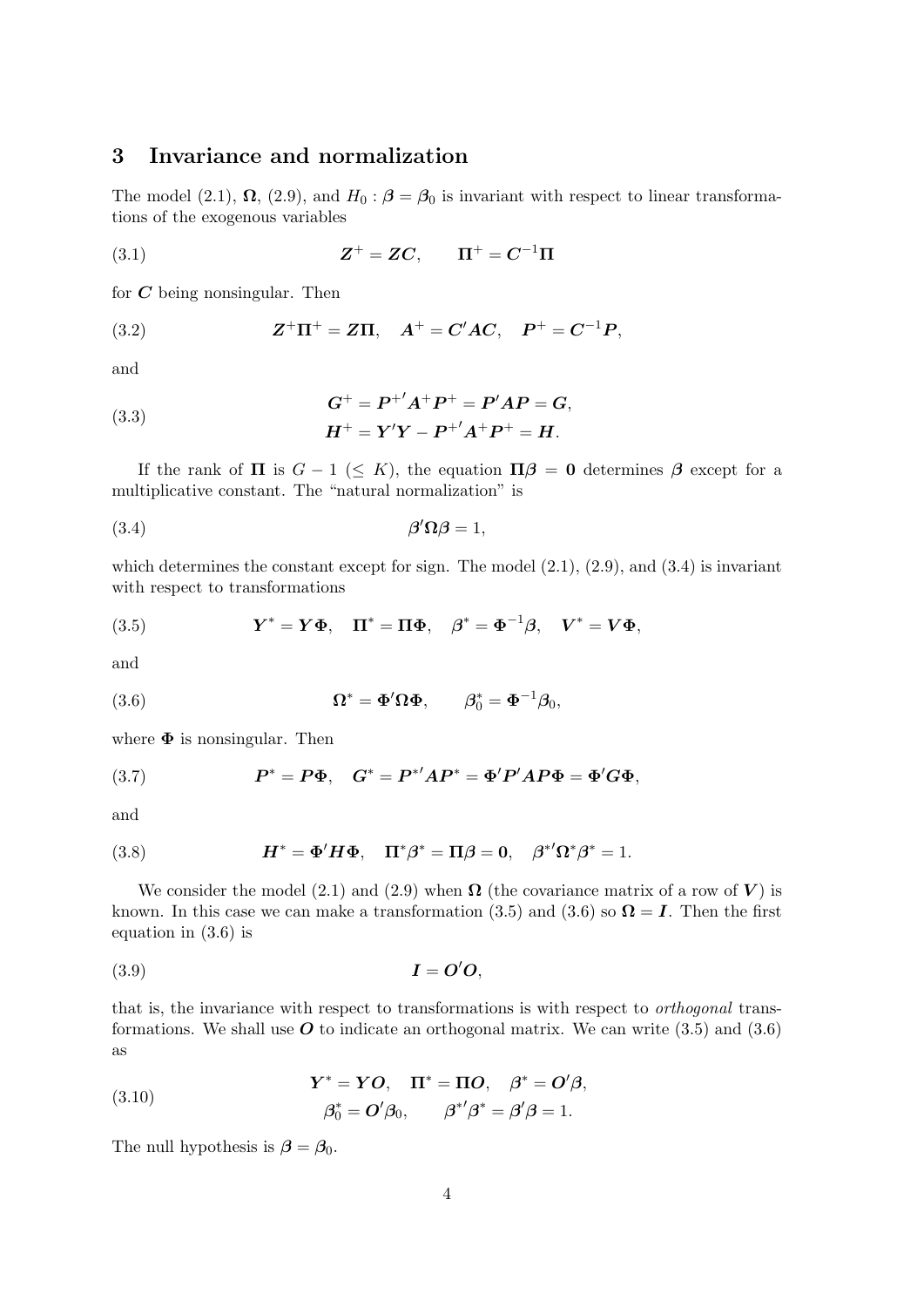# 4 A canonical form for  $G = 2$  and polar coordinates

The main part of this paper concerns the model for  $\Omega = I_2$  and

(4.1) 
$$
G_1 = G = 2
$$
,  $G_2 = 0$ ,  $K_1 = 0$ ,  $K_2 = K \ge 2$ .

Then the vector  $\beta$  with natural parameterization satisfies

(4.2) 
$$
\Pi \boldsymbol{\beta} = \mathbf{0}, \qquad \boldsymbol{\beta}' \boldsymbol{\beta} = 1.
$$

We can parameterize  $\beta$  as

(4.3) 
$$
\beta = \begin{bmatrix} \cos \theta \\ \sin \theta \end{bmatrix} = \beta_{\theta}, -\pi \le \theta \le \pi.
$$

This is the *polar* or *angular* representation of the coefficient vector.

When the  $K \times 2$  matrix  $\Pi$  has rank 1, it can be parameterized as

$$
(4.4) \t\t \mathbf{\Pi} = \gamma \alpha'_{\theta},
$$

where  $\gamma$  is a  $K \times 1$  vector and

(4.5) 
$$
\boldsymbol{\alpha}_{\theta} = \begin{bmatrix} -\sin \theta \\ \cos \theta \end{bmatrix}.
$$

Note that

(4.6) 
$$
(\beta_{\theta}, \alpha_{\theta}) = \begin{bmatrix} \cos \theta & -\sin \theta \\ \sin \theta & \cos \theta \end{bmatrix} = O_{\theta}
$$

is an orthogonal matrix. The model is identified.

Since  $\Omega$  is known, the sufficient statistic in the model is  $P$ .

Now make a transformation (3.1) so  $A^+ = C'AC = I_K$ ; define  $Q = P^+ = C^{-1}P$  and  $W = A^{-1}Z'V,$ 

(4.7) 
$$
\Pi^+ = \nu \alpha'_\theta, \quad P'AP = Q'Q, \quad \nu = C^{-1} \gamma.
$$

The model is

$$
(4.8) \tQ = \nu \alpha'_{\theta} + W.
$$

Here  $\boldsymbol{W} = (\boldsymbol{w}_1, \boldsymbol{w}_2), \ \mathcal{E}(\boldsymbol{W}) = \boldsymbol{0},$ 

(4.9) 
$$
\mathcal{E}(\mathbf{w}_1 \mathbf{w}'_1) = \mathcal{E}(\mathbf{w}_2 \mathbf{w}'_2) = \mathbf{I}_K, \qquad \mathcal{E}(\mathbf{w}_1 \mathbf{w}'_2) = \mathbf{0}.
$$

The hypothesis  $\beta = \beta_0$  is equivalent to the hypothesis  $\theta = \theta_0$  when  $\beta = (\cos \theta, \sin \theta)^t$ and is equivalent to the hypothesis  $\alpha = \alpha_0$  when  $\alpha' = (-\sin \theta, \cos \theta)$  and  $\theta = \theta_0$ .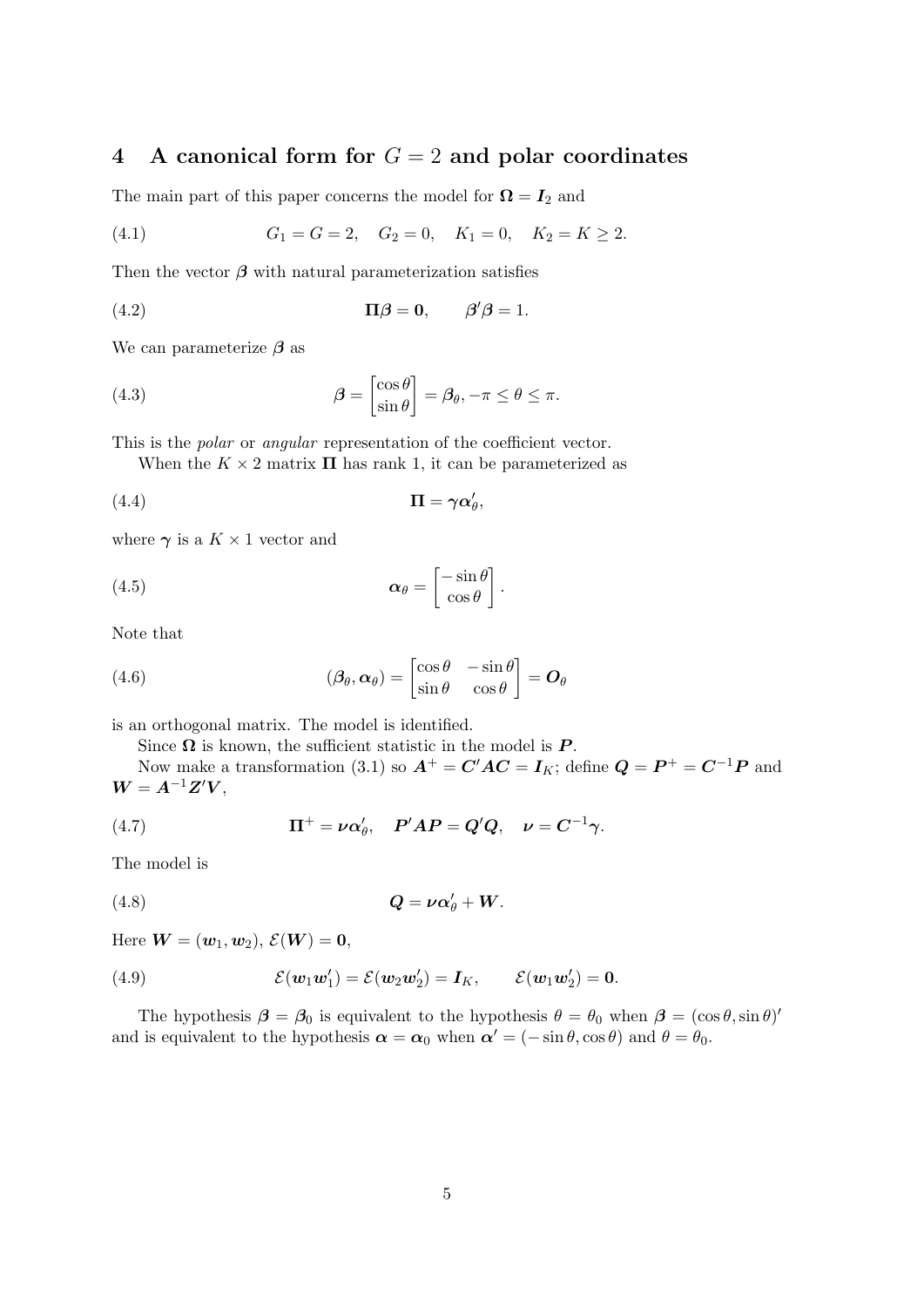# 5 The density of Q

The density of Q is

(5.1) 
$$
\frac{1}{(2\pi)^K}e^{-\frac{1}{2}\text{tr}W'W} = \frac{1}{(2\pi)^K}e^{-\frac{1}{2}\text{tr}(Q'Q+\nu\nu'-2\alpha_\theta\nu'Q)}
$$

$$
= \frac{1}{(2\pi)^K}e^{-\frac{1}{2}\text{tr}(Q'Q)-\frac{1}{2}\nu'\nu+\nu'Q\alpha_\theta}.
$$

Let

(5.2) 
$$
\nu' \nu = \lambda^2, \qquad \nu = \lambda \eta,
$$

where  $\eta' \eta = 1$ . Then the density of Q is

(5.3) 
$$
\frac{1}{(2\pi)^K}e^{-\frac{1}{2}\text{tr}(\boldsymbol{Q}'\boldsymbol{Q})-\frac{1}{2}\lambda^2+\lambda\boldsymbol{\eta}'\boldsymbol{Q}\boldsymbol{\alpha}_{\theta}}.
$$

We shall find the best test of  $\theta = \theta_0$  that is invariant with respect to the group of transformations

(5.4) 
$$
\alpha_{\theta} \rightarrow O_{a} \alpha_{\theta}, \quad \alpha_{\theta_{0}} \rightarrow O_{a} \alpha_{\theta_{0}}, \quad \eta \rightarrow O_{b} \eta.
$$

An explicit expression for the polar coordinates in K dimensions is given in Problem 7.1 of Anderson (2003).

# 6 Reduction to G

First we show that a function of  $Q$  that is invariant with respect to transformations  $(5.4)$ is a function of  $Q'Q = G$ .

**Lemma 6.1.** A function of  $Q$  that is invariant with respect to

$$
(6.1) \tQ \to O_aQ, \tQ \to QO_b,
$$

is a function of  $G = Q'Q$ .

*Proof.* (i) G is a function of Q that is invariant. (ii) If there are  $Q_1$  and  $Q_2$  such that

(6.2) 
$$
Q'_1Q_1 = Q'_2Q_2,
$$

then there exists an orthogonal matrix  $O_c$  such that  $Q_1 = Q_c Q_2$ .

Invariant tests of  $H_0: \theta = \theta_0$  can be based on  $G = Q'Q$ .

# 7 Density of G

The matrix  $G = Q'Q$  has the noncentral Wishart distribution with K degrees of freedom, covariance  $I_2$ , and noncentrality matrix

(7.1) 
$$
(\lambda \eta \alpha'_{\theta})'(\lambda \eta \alpha'_{\theta}) = \lambda^2 \alpha_{\theta} \alpha'_{\theta}.
$$

 $\Box$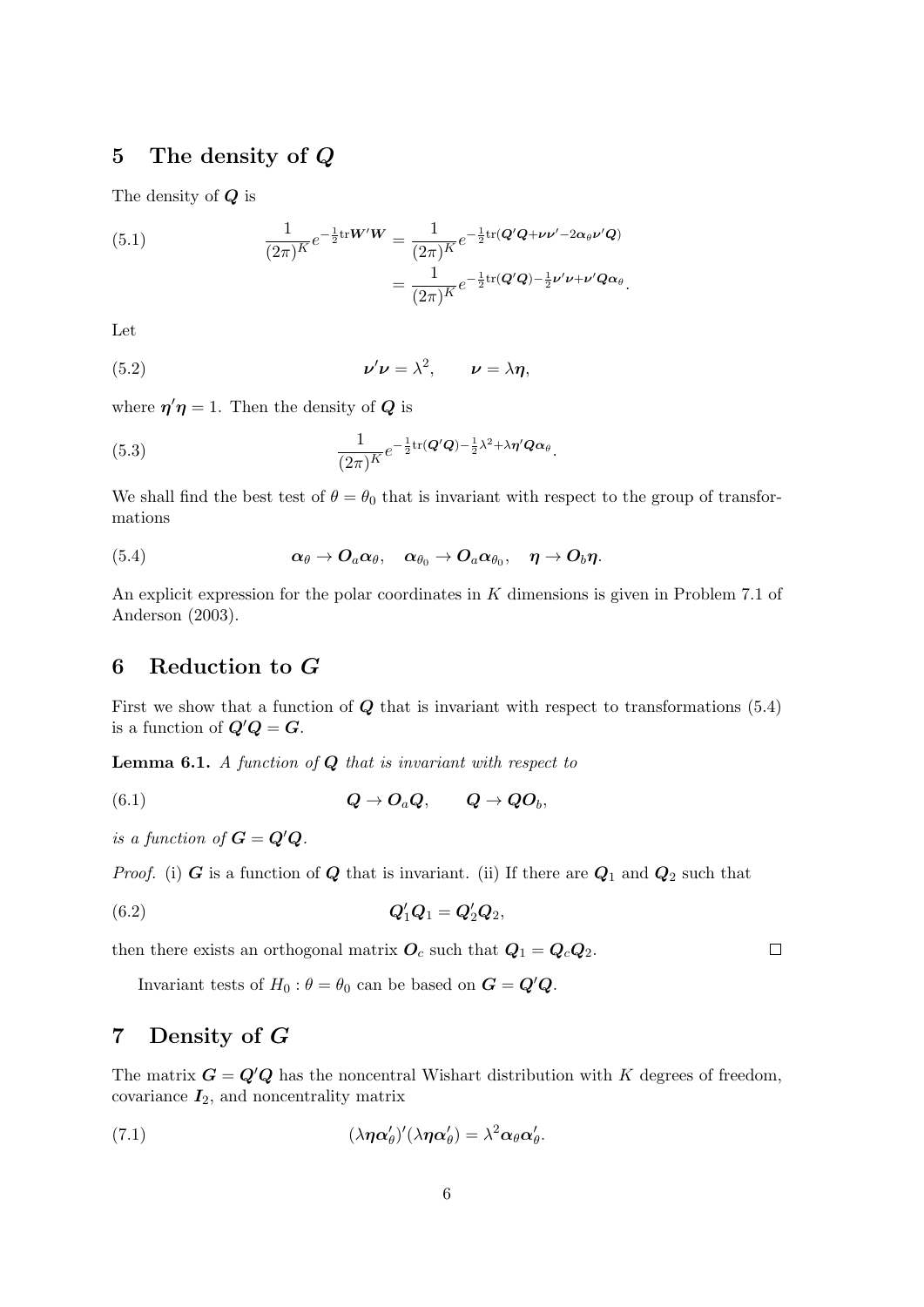See Anderson and Girshick (1944): "Some extensions of the Wishart distribution," Annals of Mathematical Statistics. (Corrections, 1964). The density or likelihood of  $G$  is

$$
(7.2) \qquad \frac{e^{-\frac{1}{2}\lambda^2-\frac{1}{2}\mathrm{tr}\mathbf{G}}|\mathbf{G}|^{\frac{1}{2}(K-3)}}{2^{\frac{1}{2}K+1}\pi^{\frac{1}{2}}\Gamma\left[\frac{1}{2}(K-1)\right]}(\lambda^2\boldsymbol{\alpha}'_{\theta}\mathbf{G}\boldsymbol{\alpha}_{\theta})^{-(K-2)/4}\mathbf{I}_{\frac{1}{2}(K-2)}\left(\lambda\sqrt{\boldsymbol{\alpha}'_{\theta}\mathbf{G}\boldsymbol{\alpha}_{\theta}}\right),
$$

where

(7.3) 
$$
I_{\frac{1}{2}(K-2)}(z) = \left(\frac{1}{2}z\right)^{\frac{1}{2}(K-2)} \sum_{j=0}^{\infty} \left(\frac{z^2}{4}\right)^j \frac{1}{j!\Gamma(\frac{1}{2}K+j)}
$$

is the modified Bessel function of order  $(K-2)/2$ . (Abramowitz and Stegun, 1972, (9.6.10) on p. 375); see also Appendix B.

Let  $\mathbf{G} = \mathbf{O}_t \mathbf{R} \mathbf{O}'_t$ , where

(7.4) 
$$
\boldsymbol{R} = \begin{bmatrix} r_1 & 0 \\ 0 & r_2 \end{bmatrix},
$$

(7.5) 
$$
\boldsymbol{O}_t = \begin{bmatrix} \cos t & -\sin t \\ \sin t & \cos t \end{bmatrix} = (\boldsymbol{\beta}_t, \boldsymbol{\alpha}_t).
$$

The diagonal elements of **R** are the eigenvalues of  $G$  ( $0 \le r_1 \le r_2 < \infty$ ), and  $\beta_t$  and  $\alpha_t$  are the corresponding eigenvectors; that is,

(7.6) 
$$
G(\beta_t, \alpha_t) = (\beta_t, \alpha_t) R.
$$

Transform  $G(2\times2)$  to  $(r_1, r_2, t)$ , The Jacobian of the transformation is  $r_2-r_1$ ; see Appendix A.

The density of  $r_1, r_2$  and  $t$  ( $-\pi \le t \le \pi$ ) is

(7.7) 
$$
\frac{(r_2 - r_1)e^{-\frac{1}{2}\lambda^2 - \frac{1}{2}(r_1 + r_2)}(r_1r_2)^{\frac{1}{2}(K-3)}}{2^{\frac{1}{2}K+1}\pi^{\frac{1}{2}}\Gamma\left[\frac{1}{2}(K-1)\right]} \Gamma_{\frac{1}{2}(K-2)}^*(\lambda^2 c^2),
$$

where

(7.8)  
\n
$$
c^{2} = \alpha_{\theta}^{\prime} O_{t} RO_{t}^{\prime} \alpha_{\theta}
$$
\n
$$
= \alpha_{\theta-t}^{\prime} R \alpha_{\theta-t}
$$
\n
$$
= r_{1} \sin^{2}(t - \theta) + r_{2} \cos^{2}(t - \theta)
$$
\n
$$
= r_{2} - (r_{2} - r_{1}) \sin^{2}(t - \theta),
$$

(7.9) 
$$
\mathcal{I}_{\frac{1}{2}(K-2)}^{*}(\lambda^{2}c^{2}) = \left(\frac{\lambda c}{2}\right)^{-\frac{1}{2}(K-2)} \mathcal{I}_{\frac{1}{2}(K-2)}(\lambda c)
$$

$$
= \sum_{j=0}^{\infty} \left(\frac{\lambda^{2}c^{2}}{4}\right)^{j} \frac{1}{j!\Gamma(\frac{1}{2}K+j)}.
$$

Let

(7.10) 
$$
n(r_1, r_2) = \frac{(r_2 - r_1)(r_1 r_2)^{\frac{1}{2}(K-3)}e^{-(r_1+r_2)/2}}{2^{\frac{1}{2}K+1}\pi^{\frac{1}{2}}\Gamma\left[\frac{1}{2}(K-1)\right]}.
$$

Then the density of  $r_1, r_2$ , and t is

(7.11) 
$$
h(r_1, r_2, t | \theta, \lambda) = n(r_1, r_2) e^{-\frac{1}{2}\lambda^2} I_{\frac{1}{2}(K-2)}^*(\lambda^2 c^2).
$$

1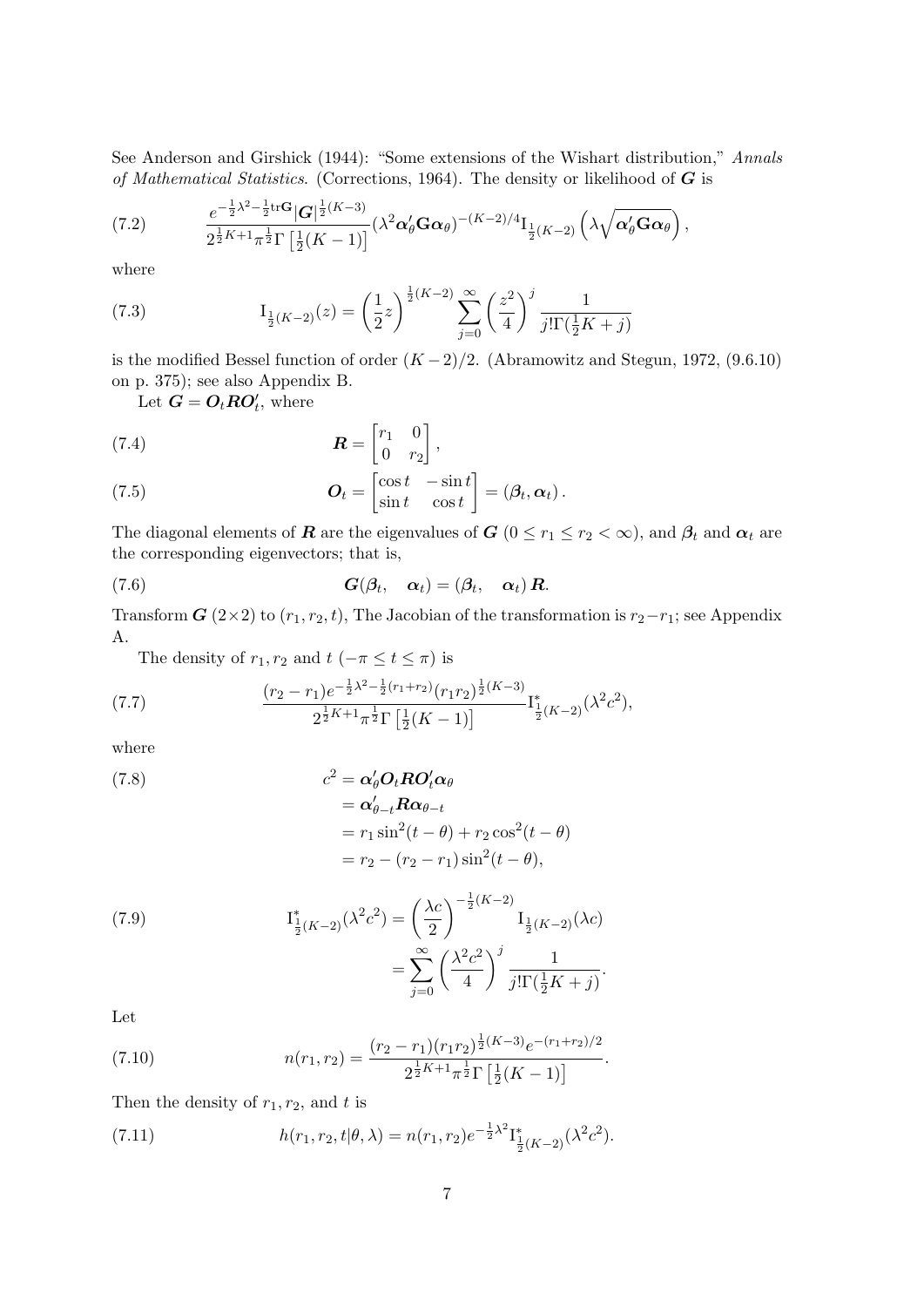## 8 Likelihood ratio criterion

The density (i.e., likelihood) of  $r_1$ ,  $r_2$ , and t given  $\lambda$  and

$$
(8.1) \t\t H_0: \theta = \theta_0
$$

is

(8.2) 
$$
\max_{H_0} \text{Lhd} = n(r_1, r_2) e^{-\lambda^2/2} I_{\frac{1}{2}(K-2)}^*(\lambda^2 c_0^2),
$$

where

(8.3) 
$$
c_0^2 = r_1 \sin^2(t - \theta_0) + r_2 \cos^2(t - \theta_0) = r_2 - (r_2 - r_1) \sin^2(t - \theta_0).
$$

The likelihood is maximized with respect to  $\theta$  (given  $\lambda$ ) for

$$
(8.4) \t\t\t H_1: -\pi \le \theta \le \pi
$$

at  $\hat{\theta} = t$ . Then

(8.5) 
$$
\max_{H_1} \text{Lhd} = n(r_1, r_2) e^{-\lambda^2/2} I_{\frac{1}{2}(K-2)}^*(\lambda^2 r_2).
$$

The likelihood ratio criterion for testing  $H_0$  :  $\theta = \theta_0$  against the alternative  $H_1$  :  $-\pi \le \theta \le \pi$ given  $\lambda$  is

(8.6) 
$$
\text{LRC} = \frac{\max_{H_0} \text{Lhd}}{\max_{H_1} \text{Lhd}} = \frac{\int_{\frac{1}{2}(K-2)}^{\frac{s}{2}}(\lambda^2 c_0^2)}{\int_{\frac{1}{2}(K-2)}^{\frac{s}{2}}(\lambda^2 r_2)} = \frac{\int_{\frac{1}{2}(K-2)}^{\frac{s}{2}}(\lambda^2 [r_2 - (r_2 - r_1) \sin^2(t - \theta_0)]\}}{\int_{\frac{1}{2}(K-2)}^{\frac{s}{2}}(\lambda^2 r_2)} = \frac{\int_{\frac{1}{2}(K-2)}^{\frac{s}{2}}[s_2 - (s_2 - s_1) \sin^2(t - \theta_0)]}{\int_{\frac{1}{2}(K-2)}^{\frac{s}{2}}[s_2]},
$$

where  $s_1 = \lambda^2 r_1$  and  $s_2 = \lambda^2 r_2$ .

The function  $I_{\frac{1}{2}(K-2)}^*(\lambda^2 c_0)$  is an increasing function of  $\lambda^2 c_0$ , and  $c_0^2$  is an increasing function of  $(r_2 - r_1)\sin^2(t - \theta_0)$ , hence  $I^*_{\frac{1}{2}(K-2)}(\lambda^2 c_0)$  is a decreasing function of  $(r_2$  $r_1$ ) sin<sup>2</sup>(t –  $\theta_0$ ). The acceptance region of the likelihood ratio test of  $H_0: \theta = \theta_0$  given  $\lambda$ can be written

(8.7) 
$$
(r_2 - r_1)\sin^2(t - \theta_0) \leq \text{function of } r_1, r_2 \text{ and } \lambda.
$$

Note that the likelihood ratio criterion does not depend on the parameter  $\lambda$ . However, the probability of acceptance does depend on  $\lambda$ . When the null hypothesis is true, the distribution of the LRC does not depend on  $\theta_0$ ; that is, the distribution is invariant with respect to transformation (3.10). The maximum likelihood estimator of  $\theta$  is  $\hat{\theta} = t$ ; the maximum likelihood estimator of  $\beta$  is  $\hat{\beta} = \beta_{\hat{\theta}}$ .

The likelihood ratio criterion when  $\lambda$  is considered as a parameter could be derived from the model (5.1); that is equivalent to the hypothesis  $\beta = \beta_{\theta_0}$ , when  $\beta' \beta = 1$ . The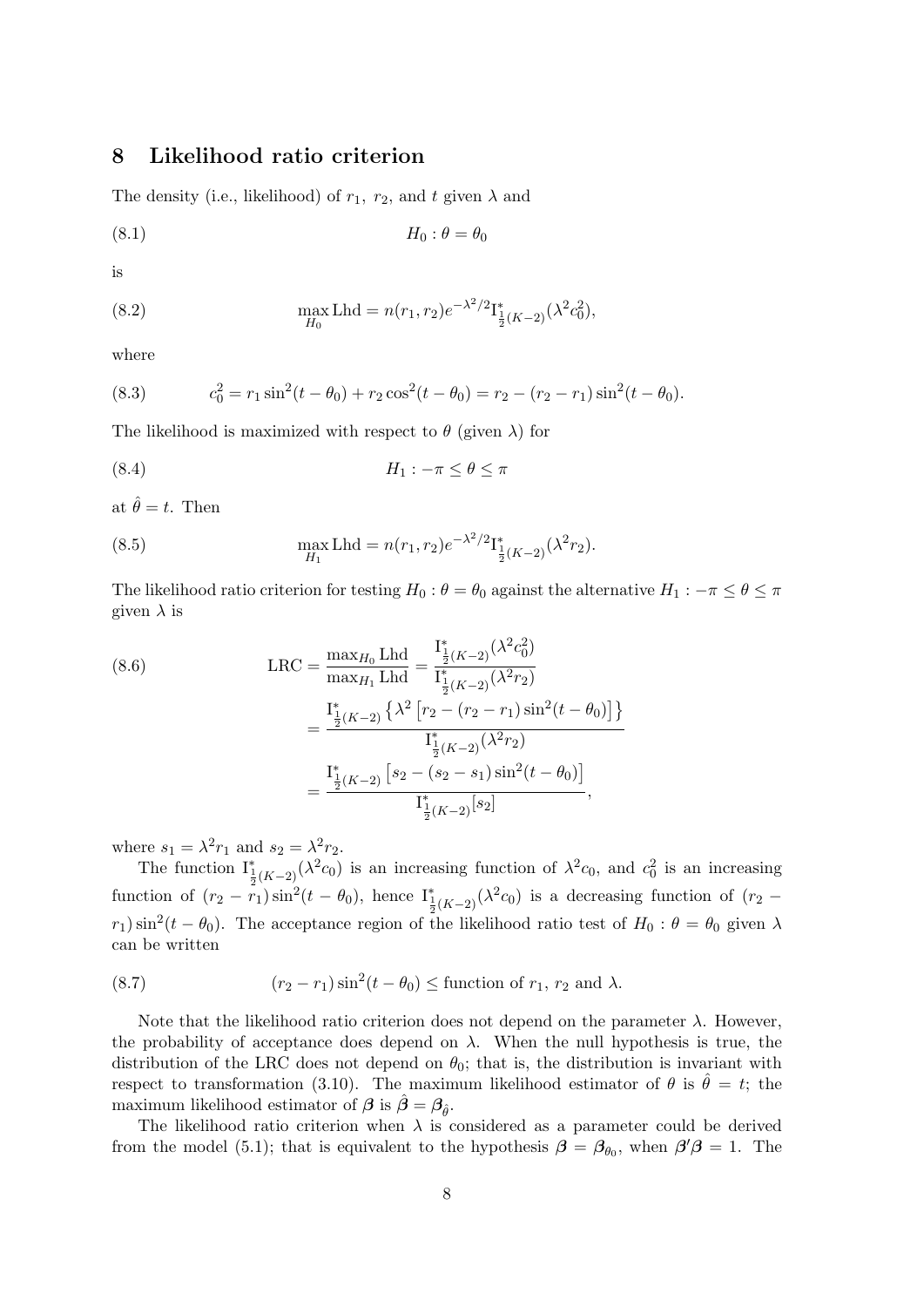likelihood of (5.1) is maximized with respect to  $\nu$  for fixed  $\theta$  at  $\hat{\nu} = Q\alpha_{\theta}$  yielding a maximized likelihood of

(8.8) 
$$
\frac{1}{(2\pi)^K}e^{-\frac{1}{2}\text{tr}\mathbf{Q}'\mathbf{Q}+\frac{1}{2}\mathbf{\alpha}'_{\theta}\mathbf{Q}'\mathbf{Q}\mathbf{\alpha}_{\theta}} = \frac{1}{(2\pi)^K}e^{-\frac{1}{2}(\text{tr}\mathbf{G}-\mathbf{\alpha}'_{\theta}\mathbf{G}\mathbf{\alpha}_{\theta})}
$$

$$
= \frac{1}{(2\pi)^K}e^{-\frac{1}{2}\text{tr}\mathbf{R}+\frac{1}{2}c^2}.
$$

Under the null hypothesis  $c^2$  is

(8.9) 
$$
c_0^2 = r_2 - (r_2 - r_1) \sin^2(t - \theta_0).
$$

Under the alternative  $H_1$ , the maximum of the likelihood (8.8) occurs at  $\theta = 0$  and  $c^2 = r_2$ . Then the likelihood ratio criterion for testing  $H_0$  vs.  $H_1$  is

$$
(8.10) \t\t\t e^{-\frac{1}{2}(r_2-r_1)\sin^2(t-\theta_0)}.
$$

However, to carry out the admissibility argument requires explicit treatment for each value of  $\lambda$ .

# 9 Bayes test

We now formulate the testing problem as a 2-decision problem :  $\theta = \theta_0$  vs  $\theta \neq \theta_0$  with the loss function  $L(\theta, a)$ , where the action a is Accept H<sub>0</sub> or Reject H<sub>0</sub>.

| $L(\theta, a)$                | Action                    |  |
|-------------------------------|---------------------------|--|
|                               | Accept $H_0$ Reject $H_0$ |  |
| Parameter $\theta = \theta_0$ |                           |  |
| $\theta \neq \theta_0$        |                           |  |

A test (or decision rule) is a function  $d(r_1, r_2, t)$  taking values  $a = accept H_0$  and  $a = reject H_0$ . The risk of a test is the expected loss

(9.1) 
$$
R(\theta, \lambda, d) = \int_0^\infty \int_0^{r_2} \int_{-\pi}^{\pi} L[\theta, d(r_1, r_2, t)] h(r_1, r_2, t | \theta, \lambda) dt dr_1 dr_2
$$

as a function of  $\theta$  and  $\lambda$ . The *average risk* of a procedure with prior distribution  $P(\theta)$  is

(9.2) 
$$
R^*[P(\cdot), \lambda, d] = \int_{-\pi}^{\pi} R(\theta, \lambda, d) dP(\theta).
$$

We suppose the distribution  $P(\theta)$  has a jump of  $Pr{\theta = \theta_0}$  at  $\theta_0$  and a density  $[1 - Pr{\theta = \theta_0}]$  $\{\theta_0\}$ ] $p(\theta)$  for  $\theta \neq \theta_0$ . Then

(9.3) 
$$
R^*[P(\cdot), \lambda, d] = \Pr\{\theta = \theta_0\} \Pr\{\text{reject } H_0 | \theta_0, \lambda\} + [1 - \Pr\{\theta = \theta_0\}] \int_{-\pi}^{\pi} \Pr\{\text{accept } H_0 | \theta, \lambda\} p(\theta) d\theta
$$

$$
= \Pr\{\theta = \theta_0\} \int_R h(r_1, r_2, t | \theta_0, \lambda) dr_1 dr_2 dt
$$

$$
+ [1 - \Pr\{\theta = \theta_0\}] \int_A \bar{h}(r_1, r_2, t | \lambda) dr_1 dr_2 dt,
$$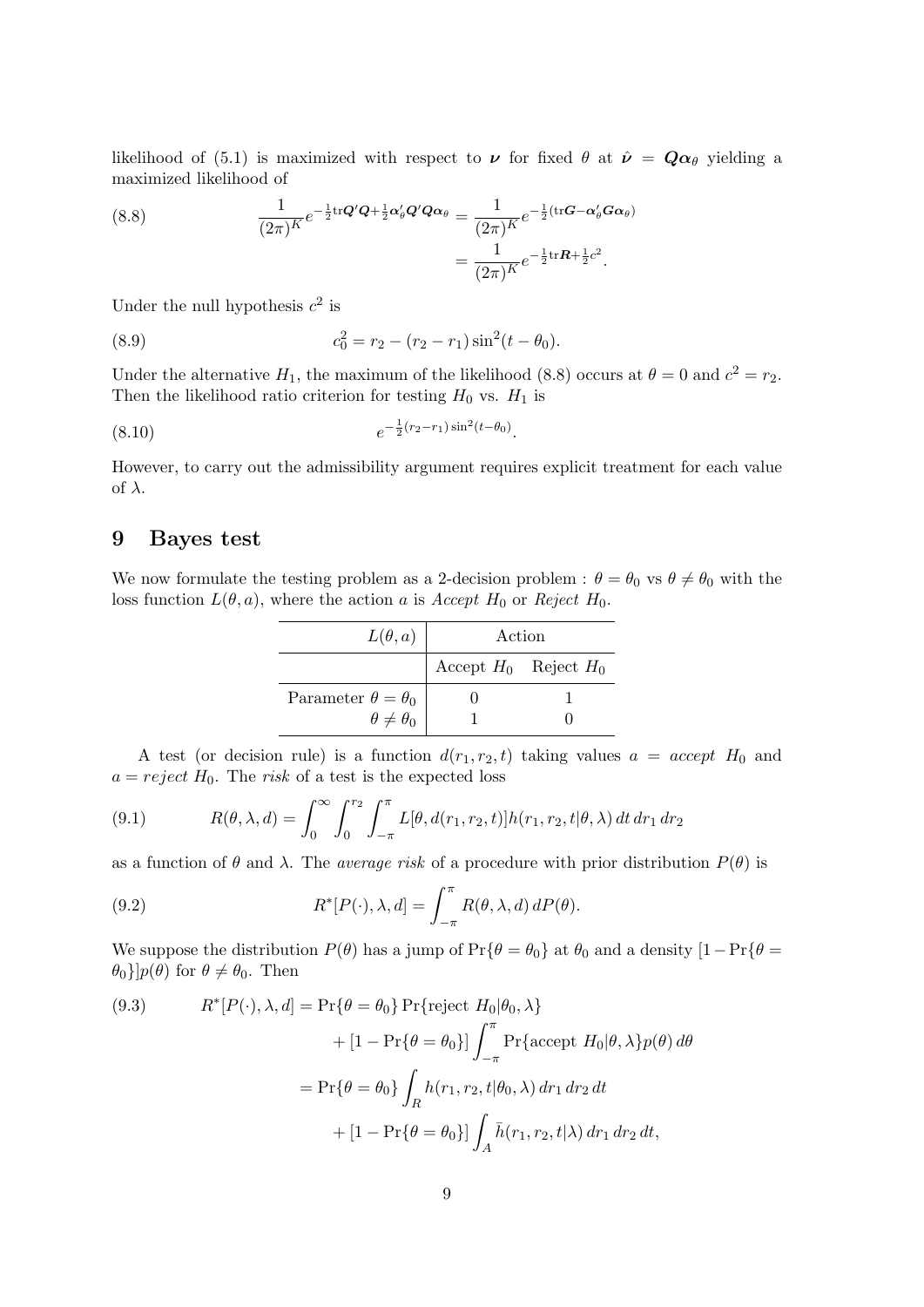where R is the rejection set of  $r_1, r_2, t$  and A is the acceptance set, and

(9.4) 
$$
\bar{h}(r_1, r_2, t | \lambda) = \int_{-\pi}^{\pi} h(r_1, r_2, t | \theta, \lambda) p(\theta) d\theta
$$

is a density. The average risk can be written as

(9.5) 
$$
R^*[P(\cdot), \lambda, d] = \Pr\{\theta = \theta_0\} + \int_A \{[1 - \Pr\{\theta = \theta_0\}]\bar{h}(r_1, r_2, t | \lambda) - \Pr\{\theta = \theta_0\}h(r_1, r_2, t | \theta_0, \lambda)\} dr_1 dr_2 dt.
$$

The average risk  $R^*[P(\cdot), \lambda, d]$  is minimized by the set A for which

(9.6) 
$$
[1 - \Pr{\theta = \theta_0}\]\bar{h}(r_1, r_2, t | \lambda) - \Pr{\theta = \theta_0}h(r_1, r_2, t | \theta_0, \lambda) \leq 0,
$$

that is

(9.7) 
$$
A: \frac{h(r_1, r_2, t | \theta_0, \lambda)}{\bar{h}(r_1, r_2, t | \lambda)} \geq \frac{1 - \Pr\{\theta = \theta_0\}}{\Pr\{\theta = \theta_0\}}.
$$

**Theorem 9.1.** For each  $\lambda$  the Bayes test of  $H_0$ :  $\theta = \theta_0$  vs  $H_1$ :  $\theta \neq \theta_0$  when  $H_0$  has the prior probability  $[1 - Pr{\theta = \theta_0}]$  and  $H_1$  has the prior probability  $Pr{\theta = \theta_0}$  with density  $p(\theta)$   $(\theta \neq \theta_0)$ , has the acceptance set (9.7).

The Bayes test is essentially obtained by applying the Neyman–Pearson Fundamental Lemma to  $h(r_1, r_2, t | \theta_0, \lambda)$  and  $\bar{h}(r_1, r_2, t | \lambda)$ .

When

(9.8) 
$$
p(\theta) = \frac{1}{2\pi}, \quad -\pi \le \theta \le \pi,
$$

the denominator of the left-hand side of (9.7) is

$$
(9.9) \quad \bar{h}(r_1, r_2, \lambda)
$$
\n
$$
= n(r_1, r_2) e^{-\frac{1}{2}\lambda^2} \frac{1}{2\pi} \int_{-\pi}^{\pi} \sum_{j=0}^{\infty} \left(\frac{\lambda^2}{4}\right)^j \frac{1}{j! \Gamma[\frac{1}{2}K + j]} \left[r_2 - (r_2 - r_1) \sin^2(t - \theta)\right]^j d\theta
$$
\n
$$
= n(r_1, r_2) e^{-\frac{1}{2}\lambda^2} \sum_{j=0}^{\infty} \left(\frac{\lambda^2}{4}\right)^j \frac{1}{j! \Gamma[\frac{1}{2}K + j]} \frac{1}{2\pi} \int_{t-\pi}^{t+\pi} \left[r_2 - (r_2 - r_1) \sin^2 x\right]^j dx
$$
\n
$$
= n(r_1, r_2) e^{-\frac{1}{2}\lambda^2} \sum_{j=0}^{\infty} \left(\frac{\lambda^2}{4}\right)^j \frac{1}{j! \Gamma[\frac{1}{2}K + j]} \frac{1}{2\pi} \int_{-\pi}^{\pi} \left[r_2 - (r_2 - r_1) \sin^2 x\right]^j dx
$$
\n
$$
= n(r_1, r_2) e^{-\frac{1}{2}\lambda^2} f_K(r_1, r_2, \lambda),
$$

say. The integrand in the fourth line of (9.9) is nonnegative and less than  $r_2^j$  $2^j$ ; hence, the sum converges and  $f_K(r_1, r_2, \lambda)$  is well-defined. Then the left-hand side of  $(9.\overline{7})$  is

(9.10) 
$$
\frac{h(r_1, r_2, t | \theta_0, \lambda)}{\bar{h}(r_1, r_2, t | \lambda)} = \frac{\mathrm{I}_{\frac{1}{2}(K-2)}^*(\lambda^2 c^2)}{f_K(r_1, r_2, \lambda)}.
$$

Let  $\lambda^2 r_1 = s_1$  and  $\lambda^2 r_2 = s_2$ . Then the LRC can be written as

(9.11) 
$$
LRC = \frac{I_{\frac{1}{2}(K-2)}^*(s_2 - (s_2 - s_1)\sin^2(t - \theta_0))}{I_{\frac{1}{2}(K-2)}^*(s_2)}
$$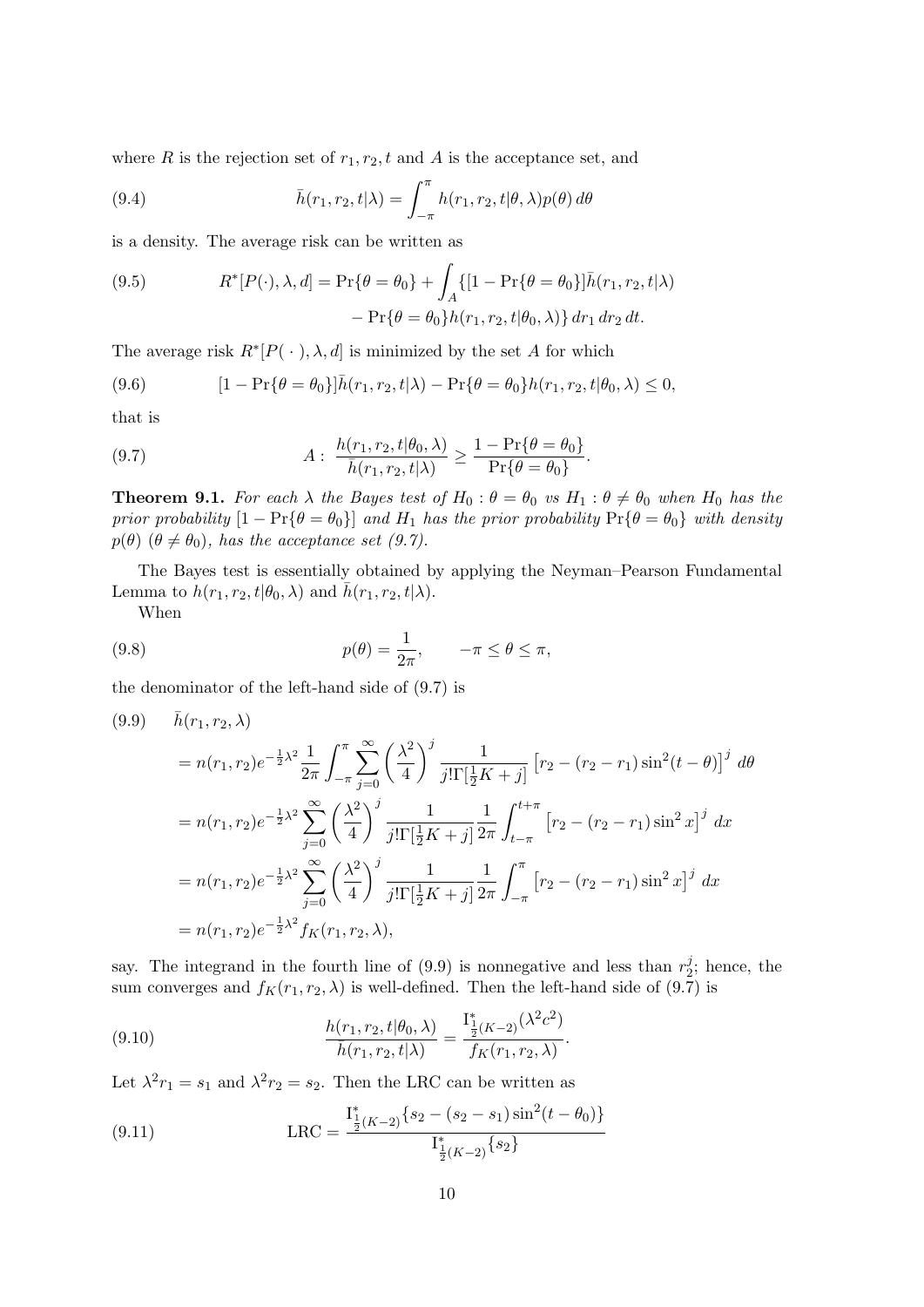and the left-hand side of (9.7) is

(9.12) 
$$
\frac{\mathbf{I}_{\frac{1}{2}(K-2)}^*[s_2 - (s_2 - s_1)\sin^2(t - \theta_0)]}{\int_{-\pi}^{\pi} \mathbf{I}_{\frac{1}{2}(K-2)}^*[s_2 - (s_2 - s_1)x]dx}
$$

The numerator of the LRC and the left-hand side of (9.7) are the same; the denominator of the LRC and the left-hand side of  $(9.7)$  defining the Bayes test are functions of  $s_1$  and  $s_2$ .

.

The conclusion is that a LR test can be expressed as a Bayes test for a prior of the uniform distribution for the parameter  $\theta$ .

**Theorem 9.2.** The likelihood ratio test for  $H_0: \theta = \theta_0$  vs  $H_1: \theta \neq \theta_0$  is a Bayes test for a prior density  $1/(2\pi)$ .

# 10 Admissibility of invariant tests

Consider a family of densities  $f(\mathbf{y}|\omega)$  defined over a sample space  $\mathcal Y$  and a parameter space  $\Omega$ . The parameter space is partitioned into disjoint sets  $\Omega_0$  representing the null hypothesis and  $\Omega_1$  representing the alternative. A set A or B in the sample space represents the acceptance of the null hypothesis.

**Definition 10.1.** A test A is as good as a test B if

(10.1) 
$$
\Pr(\mathcal{A}|\omega) \geq \Pr(\mathcal{B}|\omega), \qquad \omega \in \Omega_0,
$$

(10.2) 
$$
\Pr(\mathcal{A}|\omega) \leq \Pr(\mathcal{B}|\omega), \qquad \omega \in \Omega_1.
$$

**Definition 10.2.** A test A is better than B if  $(10.1)$  and  $(10.2)$  hold with strict inequality for at least one  $\omega$ .

**Definition 10.3.** A test A is admissible if there is no test B that is better than A.

See Section 5.6.2 of Anderson (2003), for example. If the sets  $A$  and  $B$  are invariant with respect to a group of transformations, the test with acceptance set  $A$  is known as an admissible invariant test.

**Theorem 10.1.** The Bayes test with acceptance region  $(9.7)$  is an admissible invariant test of  $H_0$  vs.  $H_1$ .

*Proof.* Let the Bayes test for  $Pr{\theta = \theta_0}$  and the density  $p(\cdot)$  be given by (9.7), resulting in the average risk  $\mathbb{R}^*[p(\cdot), \lambda, d_B]$ . If this test is not admissible, then there is a test  $d^*$  that is better than  $d_B$ , that is,

(10.3) 
$$
\mathbf{R}^*[p(\cdot), \lambda, d^*] \leq \mathbf{R}^*[p(\cdot), \lambda, d_B]
$$

for all  $\theta$  and  $\lambda$  with strict inequality for some  $\theta$  and  $\lambda$ . However, this assertion contradicts the construction of the Bayes test  $d_B$ .  $\Box$ 

The conclusion is that the LR test is an admissible invariant test.

The invariance involved here is with respect to certain linear transformations. This consideration is a generalization of the notion that the questions at issue do not depend on the unit of measurement; for example, inches vs. feet vs. meters or pounds vs. kilograms or radians vs. degrees. The linear transformations do not affect the inference problems for which the model is used.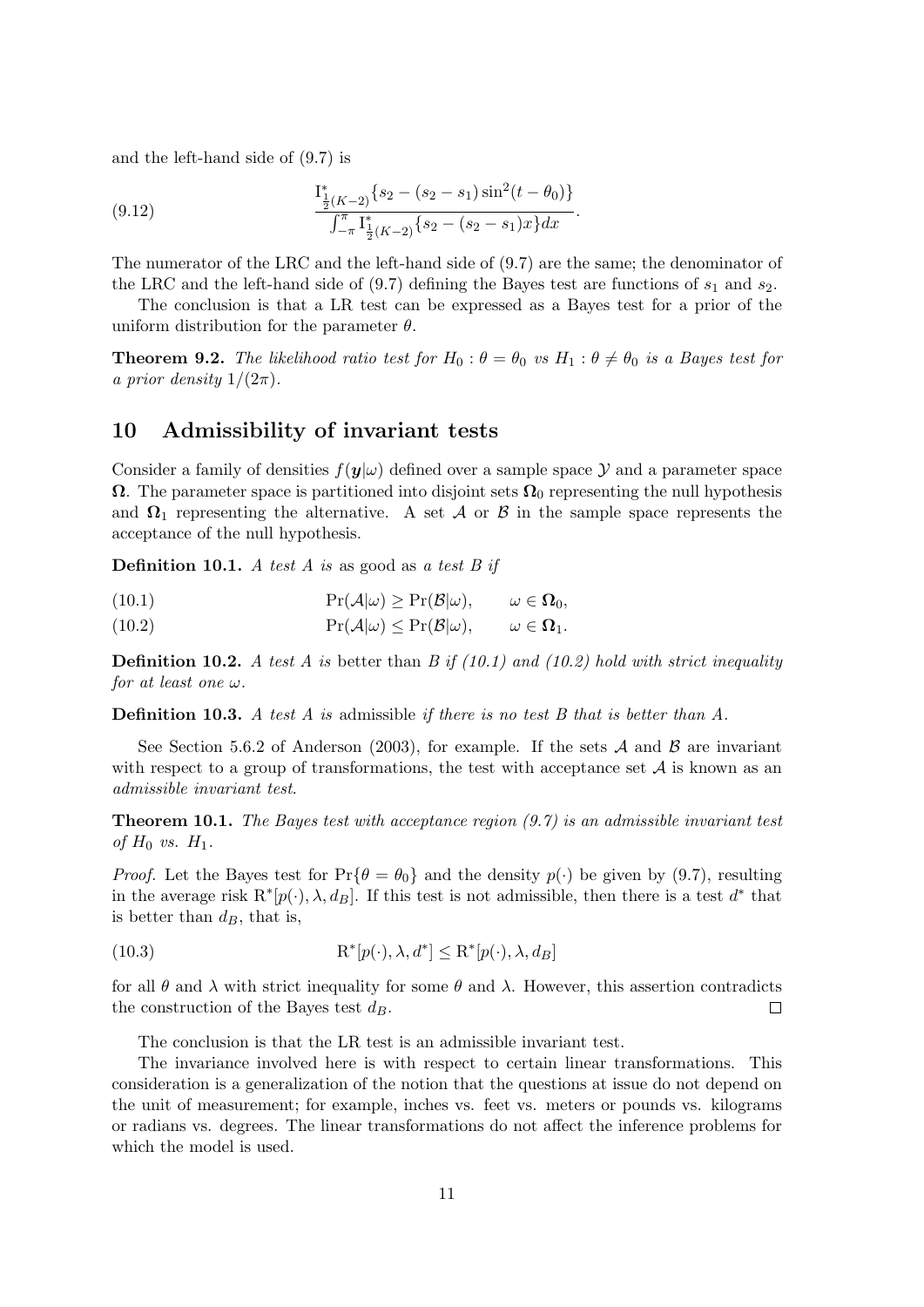# 11 Admissibility over all tests

#### 11.1 General theorem

Now we consider admissibility with respect to all tests. We want to show that the best invariant test of  $\theta = \theta_0$  is admissible within the class of all tests; in particular, a LR test is admissible within the class of all tests. The idea is that a family of tests -invariant or not- can be transformed to a family of randomized invariant tests; if the original family of (randomized) invariant tests is admissible within the class of all tests.

We apply the so-called Hunt–Stein theorem to the effect that the best invariant test is admissible in the class of all tests if the group transformations defining invariance is finite or compact. See Zaman (1996), Section 7.9, or Lehmann (1986), Theorem 7 of Chapter 3. The proofs of such theorems are based on the argument that the randomization of the noninvariant tests yields an invariant test that is as good as the noninvariant test.

In the model

$$
(11.1) \t\t Q = \lambda \eta \alpha' + W
$$

for fixed  $\lambda$ , each parameter vector  $\eta$  and  $\alpha$  take values in closed sets  $\eta'\eta = 1$  and  $\alpha'\alpha =$ 1,which are therefore compact and satisfy the Hunt–Stein conditions.

**Theorem 11.1.** The LR test of  $\theta = \theta_0$  is admissible in the set of all tests.

#### 11.2 An example

Cosider the model in which  $\theta$  can take on a finite number of values.

The possible parameter values are

(11.2) 
$$
\theta = 0, \frac{1}{N} 2\pi, \frac{2}{N} 2\pi, ..., \frac{N-1}{N} 2\pi.
$$

Consider the group of transformations

(11.3) 
$$
\theta \longrightarrow \theta + \frac{j}{N} 2\pi, \quad t \longrightarrow t + \frac{j}{N} 2\pi, \quad j = 0, 1, \dots, N - 1.
$$

Let these values of  $\theta$  be labelled as  $\theta_0^*, \theta_1^*, \dots, \theta_{N-1}^*$ . Each of them corresponds to a null hpothesis. Define a test of the hypothesis  $\theta = \theta_k^*$  by the acceptance region  $A_k^* = A_k^*(t, r_1, r_2)$ in the space of  $t, r_1, r_2$ . The set of tests is an *invariant* set if

(11.4) 
$$
A_k^*(t - \theta_k^*, r_1, r_2) = A_j^*(t - \theta_k^*, r_1, r_2)
$$

for  $k, j = 0, 1, \cdots, N - 1$ .

The LR test of the hypothesis  $\theta = \theta_i^*$  against the alternative  $\theta = \theta_j^*$  for some  $j =$  $0, 1, \ldots, N-1$  is the Bayes solution for the hypothesis  $\theta = \theta_i^*$  for prior probabilities

(11.5) 
$$
\Pr\{\theta = \theta_j^*\} = \frac{1}{N}, \qquad j = 0, 1, ..., N - 1.
$$

Non-invariant tests. Suppose the set of tests are not necessarily invariant; that is, (11.3) does not necessarily hold. We can randomize these N tests by defining an invariant randomized test.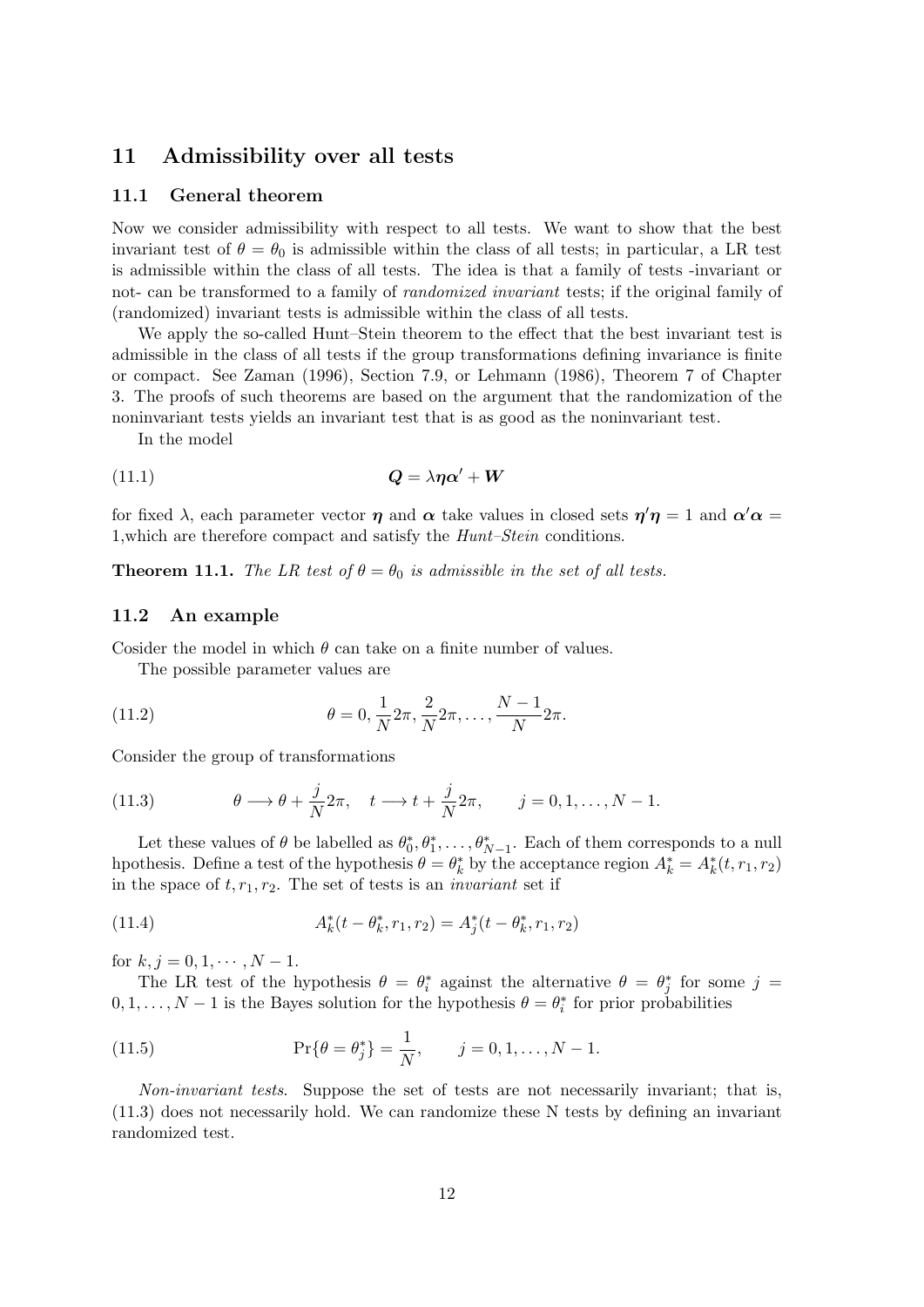The acceptance region  $A_k^*(t, r_1, r_2)$  can be adapted to test  $\theta = \theta_i^*$  by subtracting  $\theta_k^*$  from  $A_k^*(t, r_1, r_2)$  and adding  $\theta_i^*$ , which is the region  $A_k^*(t - \theta_k^* + \theta_i^*, r_1, r_2)$ . A randomized test for the null hypothesis  $\theta = \theta_i^*$  has acceptance region

(11.6) 
$$
\frac{1}{N} \sum_{k=0}^{N-1} A_k^*(t - \theta_k^* + \theta_i^*, r_1, r_2).
$$

The set of such tests for  $\theta_i^*$ ,  $i = 0, 1, ..., N - 1$  is an invariant set.

**Lemma 11.1.** If a test with an invariant family of acceptance regions  $A_0, A_1, \ldots, A_{N-1}$  is admissible in the set of invariant tests, it is admissible in the set of all tests.

*Proof by contradiction.* Suppose  $\bar{A}_0, \ldots, \bar{A}_{N-1}$  is a family of better tests (not necessarily invariant). Then the invariant randomized tests based on  $\bar{A}_0, \ldots, \bar{A}_{N-1}$  is better than the family of  $A_0, \ldots, A_{N-1}$ . But this contradicts the assumption that  $A_0, \ldots, A_{N-1}$  is admissible in the set of invariant tests.

### 12 Comments

### 12.1 Invariance with respect to linear transformations of exogenous variables

In the model (2.1)  $Y = Z\Pi + V$  a linear transformation of Z and  $\Pi$  ( $Z^+ = ZC$  and  $\Pi^+ = C^{-1}\Pi$  leaves ZII invariannt and hence does not affect the model.

Similarly, the transformation does not affect the equation  $\Pi\beta = 0$ , in particular the null hypothesis  $\Pi \beta_0 = 0$ . This property is a generalization of the idea that the model and the problem do not depend on the units of measurement. This property implies that a test can be based on  $G = P'AP$ .

### 12.2 Invariance with respect to orthogonal transformations of endogenous variables

When  $\Omega = I$  is assumed, an orthogonal transformation of the disturbance  $V \to VO$  and a corresponding transformation of  $\beta$ ,  $\beta \to O'\beta$  and of the null hypothesis  $\beta_0 \to O'\beta_0$  do not affect the equations,  $\beta = \beta_0$  and  $\beta' \beta = 1$ . In the G-space this transformation is a rotation of coordinates.

#### 12.3 Conventional normalization

The conventional normalization of  $\beta$  which satisfies  $\Pi \beta = 0$  is to set one coefficient of  $\beta$ , say the first component equal to 1; that is

(12.1) 
$$
\beta = \begin{bmatrix} 1 \\ -\beta_2 \end{bmatrix}.
$$

When  $\mathcal{E}Y = Z\Pi$  is replaced by  $\mathcal{E}Q = \lambda\eta\alpha'$  and  $G = 2$ , the condition  $\Pi\beta = 0$  is replaced by

(12.2) 
$$
0 = \alpha' \beta = \alpha_1 - \alpha_2 \beta_2.
$$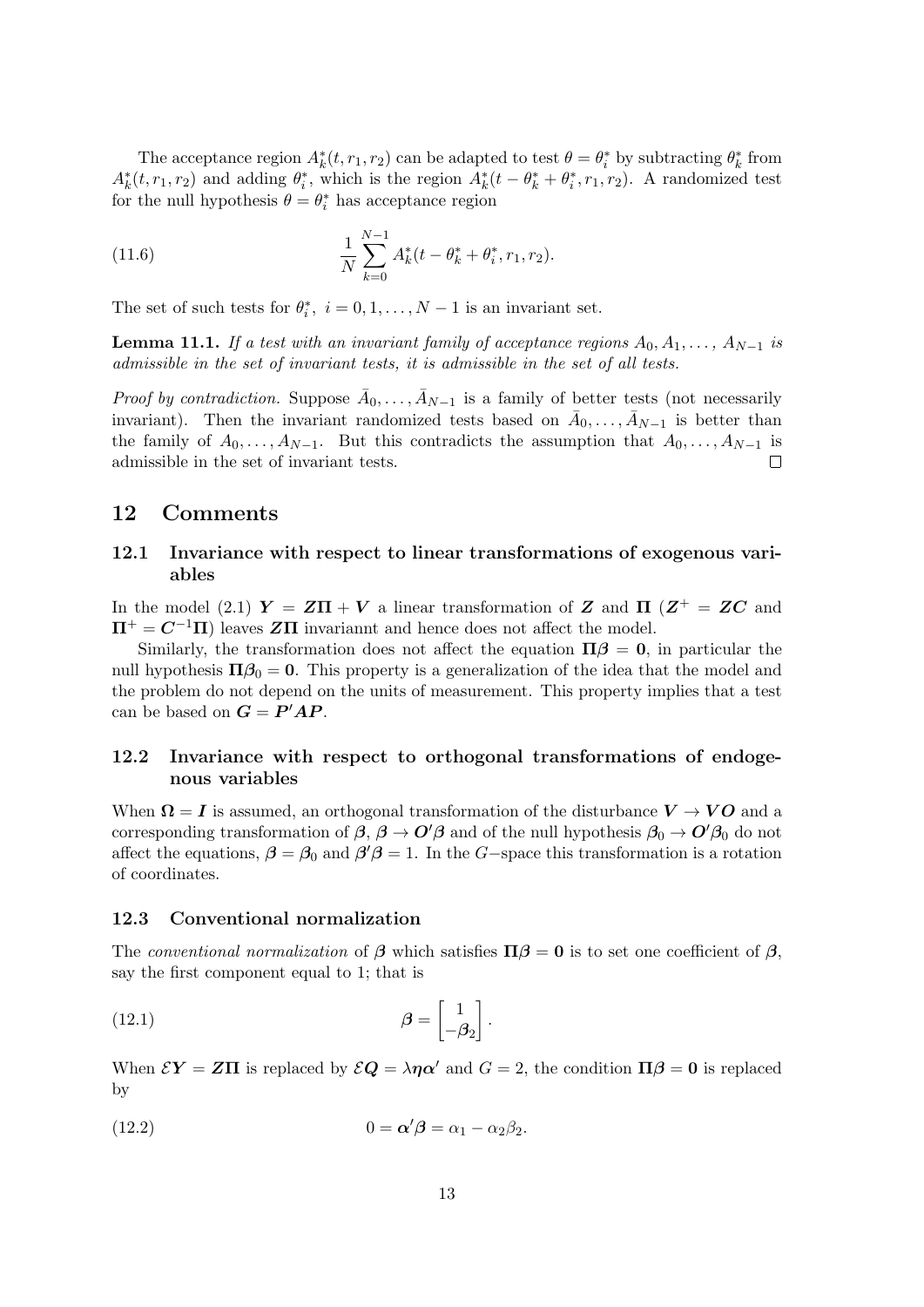The null hypothesis  $H_0: \beta = \beta_0$  is  $H_0: \beta_2 = \beta_2^0$ , that is,

(12.3) 
$$
H_0: 0 = \alpha_1 - \alpha_2 \beta_2^0 = -\sin \theta_0 - \beta_2^0 \cos \theta_0,
$$

which is  $H_0: \tan \theta_0 = -\beta_2^0$ . Thus the admissibility of the LR test given  $\lambda$  shows that the LR test dominates a test based on the Two-Stage Least Squares estimator.

# 13 Conclusions

#### 13.1 Estimation

Anderson, Stein, and Zaman (1985) considered the estimation of  $\eta$  and  $\alpha$  when the loss of estimation of  $\alpha$  by  $\hat{\alpha}$  was defined as

(13.1) 
$$
L(\alpha, \hat{\alpha}) = 1 - (\alpha' \hat{\alpha})^2 = \sin^2(\hat{\theta} - \theta).
$$

The loss function is invariant with respect to transformations (3.1) and (3.10). When  $G = 2$ , this is the model treated here. The estimator t of  $\theta$  is the LIMLK estimator. Corollary 1 of Anderson, Stein, and Zaman (1985) states that the LIMLK estimator is admissible for the loss function (13.1) and every fixed  $\lambda$  and hence for all  $\lambda$ .

The risk of an estimator is  $\mathcal{E} \sin^2(\hat{\theta} - \theta)$  which is a function of  $\lambda, \eta$ , and  $\alpha$ . Admissibility of the LIMLK estimator means that there is no estimator for which  $\mathcal{E} \sin^2(\hat{\theta} - \theta)$  is as small or smaller than for LIMLK for all  $\lambda$ ,  $\eta$ , and  $\alpha$ .

With the normalization  $\alpha' \alpha = 1 = \beta' \beta$  an estimator of  $\alpha$  or  $\beta$  implies an estimator of θ. Since  $\sin x = x - x^3/3! + \cdots$ , for small  $\hat{\theta} - \theta$  the loss function is approximately  $(\hat{\theta} - \theta)^2$ . It is periodic with a period of  $2\pi$ , which is appropriate for an undirected line.

#### 13.2 Testing

The acceptance set (in terms of  $r_1, r_2, t$ ) of the LR test can be written

(13.2) 
$$
\mathcal{A}: \sin^2(t-\theta_0) \leq a(r_1, r_2, \lambda).
$$

Let the acceptance set of a competing invariant test be

(13.3) 
$$
\mathcal{B}: t - \theta_0 \in b(r_1, r_2, \lambda).
$$

Theorem 10.1 states that

(13.4) 
$$
\Pr\{\mathcal{A}|\theta_0,\lambda\} \geq \Pr\{\mathcal{B}|\theta_0,\lambda\},
$$

(13.5) 
$$
\Pr\{\mathcal{B}|\theta,\lambda\} \leq \Pr\{\mathcal{B}|\theta,\lambda\}, \qquad \theta \neq \theta_0,
$$

with a strict inequality for some  $\theta$  and  $\lambda$ .

#### 13.3 A more general model

Instead of (2.9) consider (2.4) with the hypothesis  $H_0$  :  $\beta_1 = \beta_0$ , where  $\beta_1$  satisfies (2.8). Let

(13.6) 
$$
Z_{2.1} = Z_2 - Z_1 A_{11}^{-1} A_{12},
$$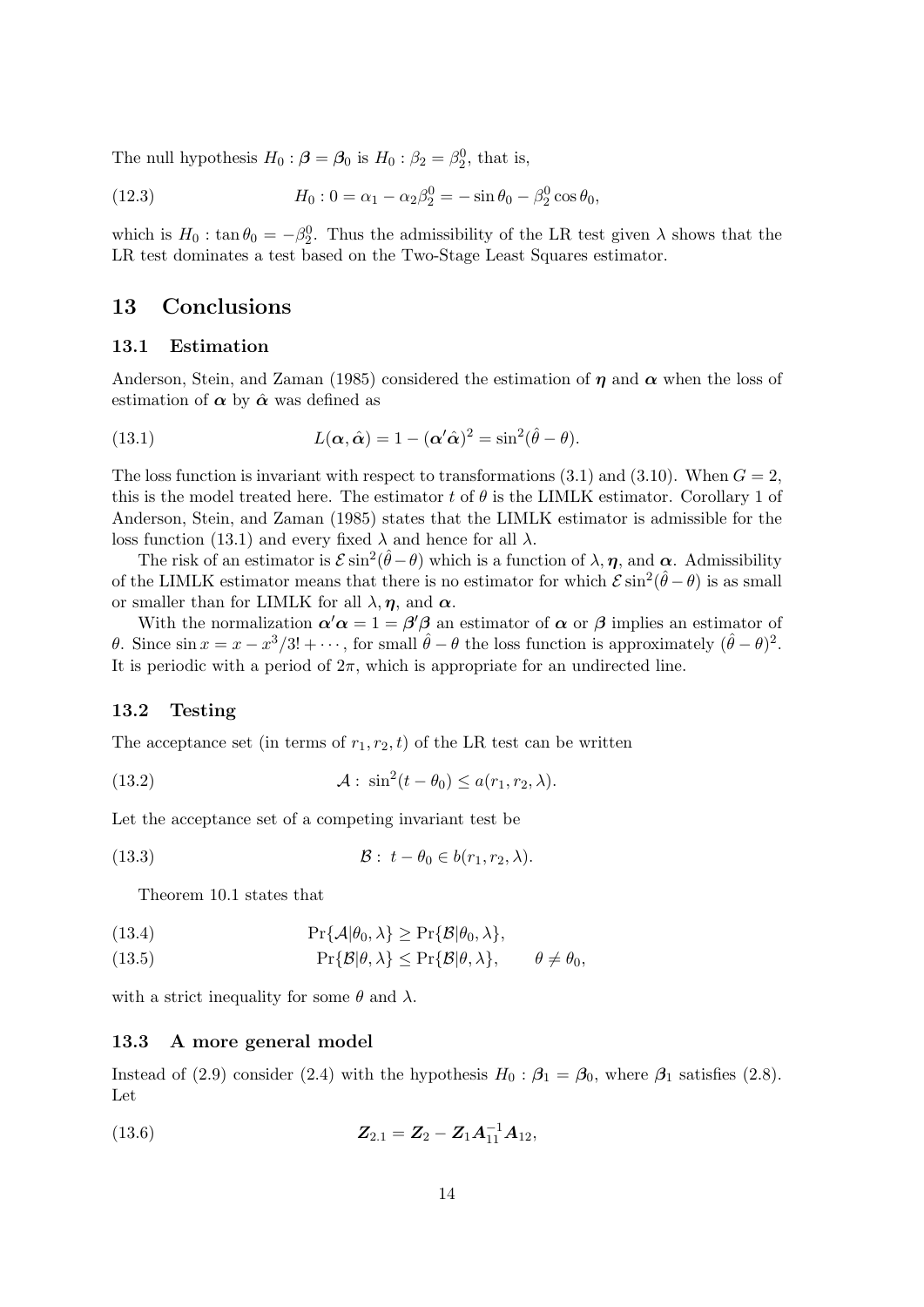where  $\boldsymbol{A}$  has been partitioned into  $K_1$  and  $K_2$  rows and columns. Then the relevant part of the reduced form (2.6) can be written

(13.7) 
$$
Y_1 = Z_1 (\Pi_{11} + A_{11}^{-1} A_{12} \Pi_{21}) + Z_{2.1} \Pi_{21} + V_1.
$$

The sufficient statistics are  $A_{11}^{-1}Z_1'Y_1$  and  $P_2 = A_{22.1}^{-1}Z_{2.1}'Y_1$ , where

(13.8) 
$$
A_{22.1} = Z'_{2.1}Z_{2.1} = A_{22} - A_{21}A_{11}^{-1}A_{12},
$$

and they are independent. The developments above proceed with  $Z$  replaced by  $Z_{2,1}$ ,  $Y$ by  $Y_1$ , etc.

# References

- [1] Abramowitz, M. and I. Stegun (1972), Handbook of Mathematical Functions, Dover, New York.
- [2] Anderson, T.W. (1976), "Estimation of Linear Functional Relationships : Approximate Distributions and Connections to Simultaneous Equations in Econometrics," Journal of the Royal Statistical Society Series B 38, 1–36.
- [3] Anderson, T.W. (2003), An Introduction to Multivariate Statistical Analysis, 3rd Edition, John Wiley and Sons, Inc., New York.
- [4] Anderson, T.W. and M.A. Girshick (1944), "Some extensions of the Wishart distribution," Annals of Mathematical Statistics 15, 345–357. (Corrections : (1964) 35, 923–925).
- [5] Anderson, T.W. and N. Kunitomo (2007), "On Likelihood Ratio Tests of Structural Coefficients: Anderson–Rubin (1949) revisited," Discussion Paper CIRJE-F-499, Graduate School of Economics, University of Tokyo. www.e.u-tokyo.ac.jp/cirje/ research/dp/2007
- [6] Anderson, T.W. and N. Kunitomo (2009), "Testing a Hypothesis about a Structural Coefficient in a Simultaneous Equation Model for Known Covariance Matrix" (In honor of Raul P. Mentz), Estadistica 61, 7–16.
- [7] Anderson, T.W. and H. Rubin (1949), "Estimation of the Parameters of a Single Equation in a Complete System of Stochastic Equations," Annals of Mathematical Statistics 20, 46–63.
- [8] Anderson, T.W. and H. Rubin (1950), "The Asymptotic Properties of Estimates of the Parameters of a Single Equation in a Complete System of Stochastic Equation," Annals of Mathematical Statistics 21, 570–582.
- [9] Anderson, T.W. and T. Sawa (1977), "Two-Stage Least Squares : in which direction should the residuals be minimized?" Journal of the American Statistical Association 72, 187–191.
- [10] Anderson, T.W., C. Stein and A. Zaman (1985), "Best Invariant Estimation of a Direction Parameter," Annals of Statistics 13, 526–533.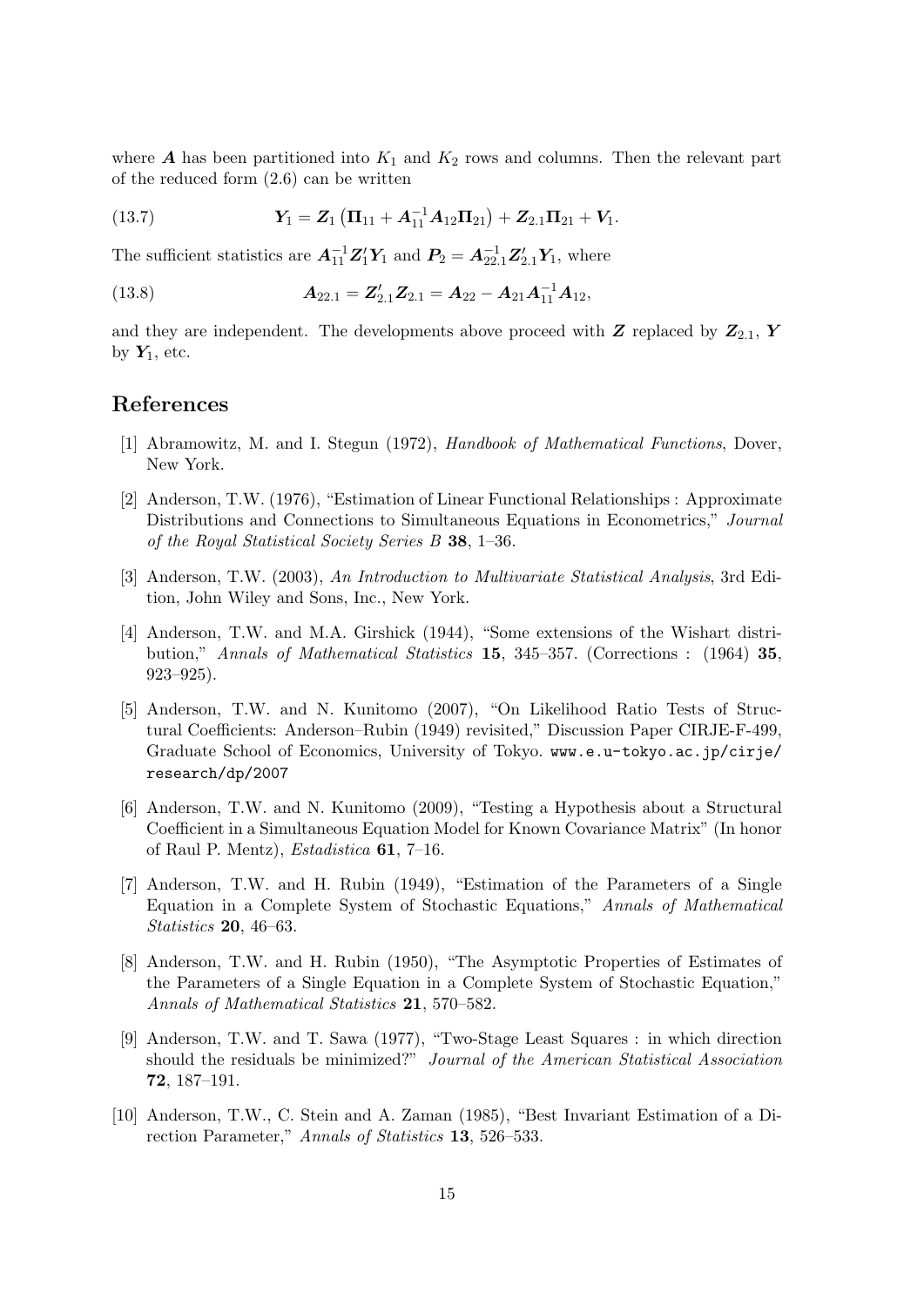- [11] Andrews, D.W.H., M.J. Moreira, and J.H. Stock (2006), "Optimal Two-Sided Invariant Similar Tests for Instrumental Variables Regression," Econometrica 74, 715–752.
- [12] Chamberlain, G. (2007), "Decision Theory Applied to an Instrumental Variables Model," Econometrica 75-3, 609–652.
- [13] Creasy, M.A. (1956), "Confidence Limits for the Gradient in the Linear Functional Relationship," Journal of the Royal Statistical Society Series B 18, 65–69.
- [14] Lehmann, E. (1986), Testing Statistical Hypothesis, 2nd Edition, Springer.
- [15] Moreira, M. (2003), "A Conditional Likelihood Ratio Test for Structural Models," Econometrica 71, 1027–1048.
- [16] Zaman, A. (1996), Statistical Foundations for Econometric Techniques, Adademic Press.

# A Jacobian

The representation of  $G = O_t R O'_t$  in components is

(A.1) 
$$
\begin{bmatrix} g_{11} & g_{12} \ g_{21} & g_{22} \end{bmatrix} = \begin{bmatrix} r_1 \cos^2 t + r_2 \sin^2 t & (r_1 - r_2) \cos t \sin t \\ (r_1 - r_2) \cos t \sin t & r_1 \sin^2 t + r_2 \cos^2 t \end{bmatrix}.
$$

The matrix of partial derivatives of  $g_{11}, g_{22}, g_{12}$  with respect to  $r_1, r_2$  and t is

(A.2) 
$$
\begin{bmatrix} \cos^2 t & \sin^2 t & -2(r_1 - r_2) \cos t \sin t \\ \sin^2 t & \cos^2 t & 2(r_1 - r_2) \cos t \sin t \\ \cos t \sin t & -\cos t \sin t & (r_1 - r_2) (\cos^2 t - \sin^2 t) \end{bmatrix}.
$$

The Jacobian of the transformation is the absolute value of the determinant of  $(A.2)$  which is  $r_2 - r_1$ .

# B The noncentral Wishart distribution

Let  $\mathbf{Q} = \lambda \eta \alpha' + \mathbf{W}$ , and

(B.1) 
$$
Q = \begin{bmatrix} q'_1 \\ Q_2 \end{bmatrix}, \quad \eta = \begin{bmatrix} 1 \\ 0 \end{bmatrix}, \quad \alpha = \begin{bmatrix} 1 \\ 0 \end{bmatrix}, \quad W = \begin{bmatrix} w'_1 \\ W_2 \end{bmatrix},
$$

where  $Q_2$  and  $W_2$  are  $(K - 1) \times G$ ,  $q_1$  and  $w_1$  are  $G \times 1$ ,  $\eta$  is  $K \times 1$  and  $\alpha$  is  $G \times 1$ . Note that  $\eta' \eta = 1 = \alpha' \alpha$ . The rows of W are independently normally distributed with means 0 and covariance matrix  $I_G$ . Then  $Q'_2Q_2 = G_2$  has a (central) Wishart distribution  $W(I_G, K - 1)$  with density

(B.2) 
$$
\frac{|G_2|^{\frac{1}{2}(K-G-2)}e^{-\frac{1}{2}\text{tr}G_2}}{2^{\frac{1}{2}(K-1)G}\pi^{G(G-1)/4}\prod_{i=1}^G\Gamma[\frac{1}{2}(K-i)]}
$$

(Anderson, 2003, Th. 7.2.2). The vector  $\mathbf{q}'_1 = (q_{11}, \mathbf{q}'_{12})$  has the density

(B.3) 
$$
\frac{1}{(2\pi)^{\frac{1}{2}G}}e^{-\frac{1}{2}(q_{11}-\lambda)^2-\frac{1}{2}q'_{12}q_{12}}.
$$